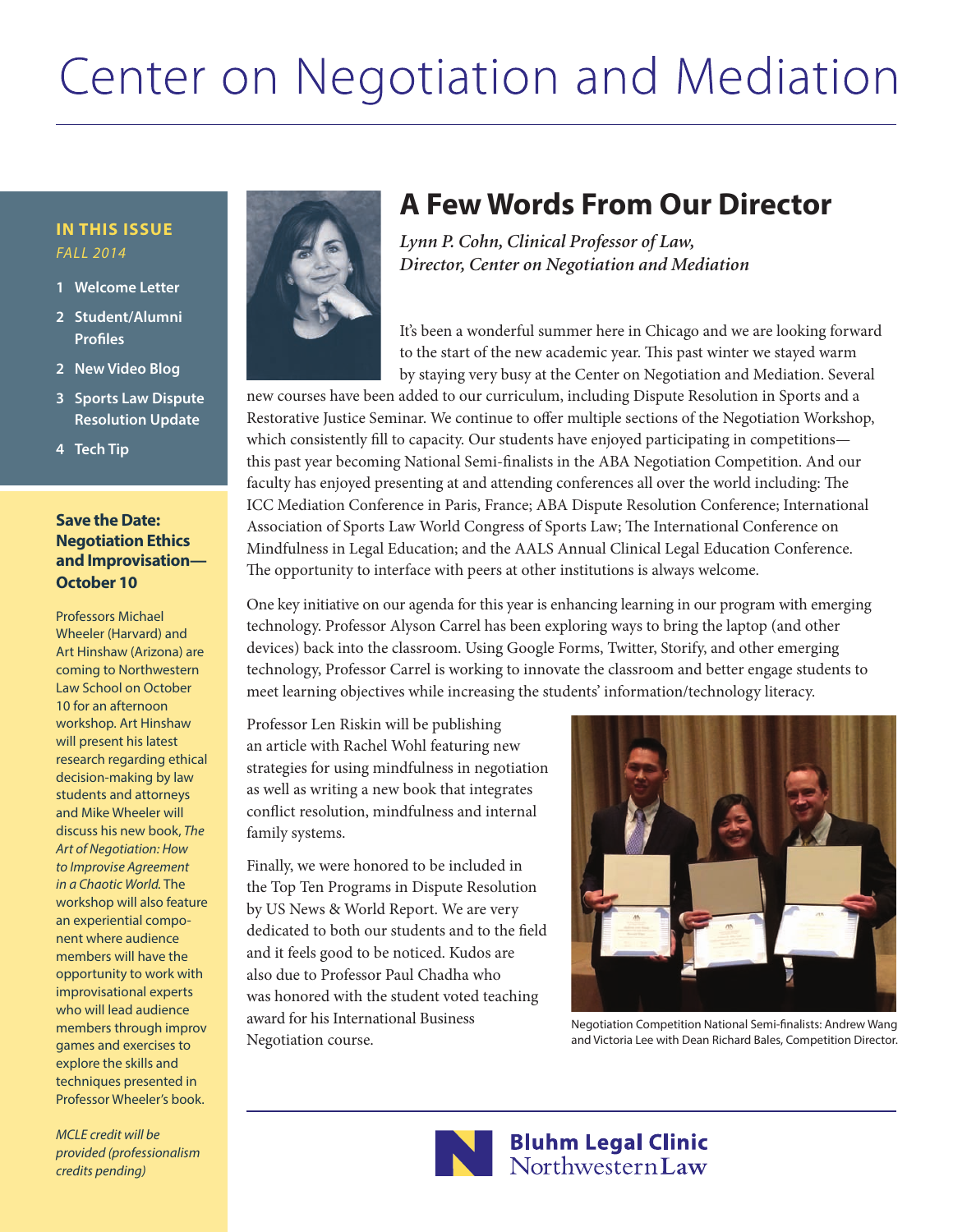## **Student Profile**

#### **Ashleigh Morpeau**



As an upcoming third-year student at Northwestern Law, Ashleigh Morpeau believes that the Center for Negotiation and Mediation has brought about some of her most meaningful law school experiences. Among them was observing Professor

Lynn Cohn, Director and Clinical Professor of Law (JD '87) mediate an employment discrimination case. According to Ashleigh, observing a thirteen hour mediation allowed her to see teaching points from all of the center's classes put to use in one day. In addition to witnessing Professor Cohn use skills from the Mediation Process class in practice and attorneys use skills from the Negotiation and Mediation Advocacy classes, Ashleigh was able to observe the parties exhibit "thinking like a lawyer" and making use of what she had learned from her doctrinal classes.

Ashleigh has also benefitted from mediating cases in different courthouses as part of the Mediation Practicum. Ashleigh's favorite courthouse has been the Skokie courthouse, as she appreciates the way the judge at this courthouse introduces the mediators to the parties. Ashleigh feels that the greatest benefit from her mediation experience is practicing what she has learned in a real situation, as opposed to just in a simulation. "In court with real people and real emotions, anything can happen. Being able to use skills in a dynamic setting has significantly enhanced my educational experience."

Ashleigh hopes to be a JAG officer in the future and believes that the listening and problem solving skills will be instrumental in this new goal. She believes that the skills that she learned from mediating will be helpful both for her career and for other areas of her life.

## **Alumni Profile**

**Heather Scheiwe Kulp (JD'10)**



Heather's career is a tale of many firsts. When she graduated Northwestern in 2010, she was determined to move into dispute resolution and like many individuals trying to work in ADR as a first career was told it would be near impossible. But Heather was

determined to make it work and she became the first Skadden Fellow to be awarded a fellowship in dispute resolution. Heather's Skadden Fellowship focused on researching and designing mediation programs as a process for addressing the height of the foreclosure crises. After completing her fellowship, she was then hired as the first ever Clinical Fellow at Harvard's Negotiation and Mediation Clinical Program. And now, Heather is the first non-Harvard grad to be hired as a Clinical Instructor position in the Negotiation and Mediation Program where she will start this fall.

Heather says her career aspiration started in law school when she took the Negotiation Workshop at Northwestern Law. Prior to this course, she had always seen negotiation skills in the practice of law, but didn't realize that being a professional dispute resolution expert could be a career in and of itself.

Heather relied on her entrepreneurial skills to creatively design her own path. In fact, Heather says that anyone who wants to enter the field of ADR as a first career needs to have an entrepreneurial mindset. She says, "I look at what a better outcome might be, then set out to design processes using tools that may be underutilized."

Congratulations to Heather as she starts her new position as Clinical Instructor at Harvard Law School! We are so proud of her and all the firsts she has accomplished.



### **NEW VIDEO BLOG**

Professor Alyson Carrel has started a video blog to highlight stories of individuals who chose to begin their professional careers in the ADR field. Typically, ADR is seen as a 2nd (or 3rd) career. But as more and more law schools, graduate schools, undergraduate schools, and even high schools, are teaching students about mediation, individuals are graduation and looking to begin their career in ADR from the start. This video blog explores how and why the next generation of ADR professionals is going into ADR earlier than our field's first generation of leaders. Check out this video blog and share your story at at **www.adras1stcareer.blogspot.com**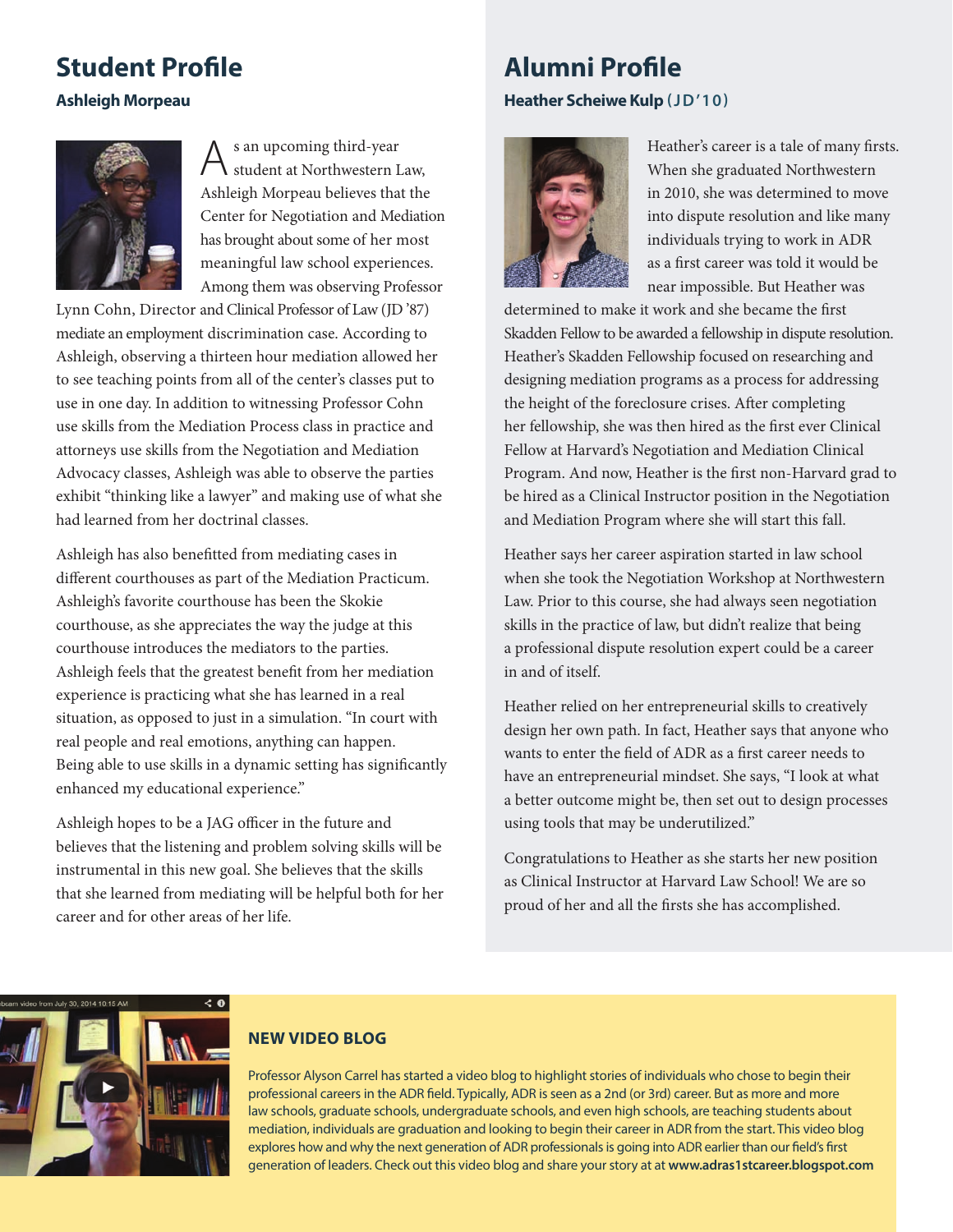

## **Sports Law Dispute Resolution: World Anti-Doping Code Revisions**

*Daniel Gandert (JD '07), lecturer, Center on Negotiation and Mediation*

Starting in 2015,

the World Anti-Doping Code (WADC) will increase its standard penalty for an athlete's first doping offence from two years of ineligibility to four years of ineligibility. While the new rules will be more fair to most athletes with inadvertent doping offences, there are some athletes who will receive increasingly harsh sanctions for their actions. It will be interesting to see how the Court of Arbitration for Sport (CAS) handles these cases in the future.

In 2008, the International Olympic Committee (IOC) issued the "Osaka Rule," which prohibited athletes with doping suspensions of greater than six months from competing in the next Olympic Games regardless of whether their suspension was already completed. This even included athletes whose offence fell into the *No Significant Fault or Negligence* category. However, the validity of the "Osaka Rule" was challenged in the case *USOC v. IOC*  (CAS 2011/0/2422). The case involved the runner LaShawn Merritt who became contaminated after purchasing the supplement ExtenZe at a 7 Eleven store. The CAS Panel hearing *USOC* determined that the "Osaka Rule" was inconsistent with the WADC and that which the IOC was required to follow under the Olympic Charter. As such, CAS invalidated the rule.

This case led the IOC to urge WADA into adding the "Osaka Rule" to the first draft of the 2015 World Anti-Doping Code.. However, between the first and second draft of the revised Code, the "Osaka Rule" was dropped. The final

version of the revised code increases the standard penalty for an athlete's first doping offence from two years of ineligibility to four years of ineligibility. This change will also more than double the minimum penalty for a *No Significant Fault or Negligence* offence from one year of ineligibility to four years of ineligibility.

While the revised WADC appears to be harsher than the current code, it contains a new *Contaminated Product* category that makes the revised code more fair to many athletes with inadvertent doping offences. It is common for athletes to take nutritional supplements, which are not on the *Prohibited Substances* list. Because athletes believe that their competitors are taking supplements, athletes believe that they need to take supplements in order to remain serious contenders. The current WADC prohibits athletes who test positive from a contaminated supplement from having their case fall into the *No Fault or Negligence* category since athletes are warned about the risk of taking supplements. This puts athletes into a difficult situation. The revised WADC includes a *Contaminated Products* category which allows arbitrators to reduce the penalty for athletes who test positive from taking contaminated supplements to a reprimand with no period of ineligibility. This makes things more fair for athletes who inadvertently test positive because of supplement contamination.

Although the revised WADC is more fair for instances of inadvertent doping, it is increasingly harsh for cases where

an athlete tests positive for a substance that does not enhance his or her performance, such as marijuana. Because marijuana is on the *Prohibited Substances*  list, athletes who test positive from the recreational use of marijuana will receive four year suspensions beginning next year. While the threshold for a positive marijuana test was raised last year, it is problematic that recreational drug users will receive the same penalty for a positive offence under the revised WADC as intentional dopers.

It is important for athletes to understand the revisions to the WADC and the impact these new penalties will have on their ability to compete. The new rules follow many years of interplay between CAS and WADA which has shaped the evolution of doping rules for international sports.

- 1. The penalty prescribed for *No Significant Fault or Negligence* under the 2015 World Anti-Doping Code will remain the same as the penalty under current World Anti-Doping Code, which allows an athlete's penalty to be reduced to no less than half of what the athlete's suspension would normally be (Article 10.5.2, 2009 and 2015 World Anti-Doping Codes). Because the ineligibility period for standard doping offences will increase under the code revisions, the ineligibility period for *No Significant Fault or Negligence* offences will increase as well.
- 2. There were some cases under the current WADC for which athletes could have their suspensions reduced to a reprimand with no period of ineligibility under the *Specified Substances* category. However, for an athlete's case to fall into this category, he or she must establish that there was no attempt to enhance performance. CAS arbitrators following the *Foggo* line of cases have established that the lack of knowledge that a prohibited substance is present in a supplement does not negate the athlete's attempt to gain an advantage, thus prohibiting the athlete's case from falling into the *Specified Substances* category.